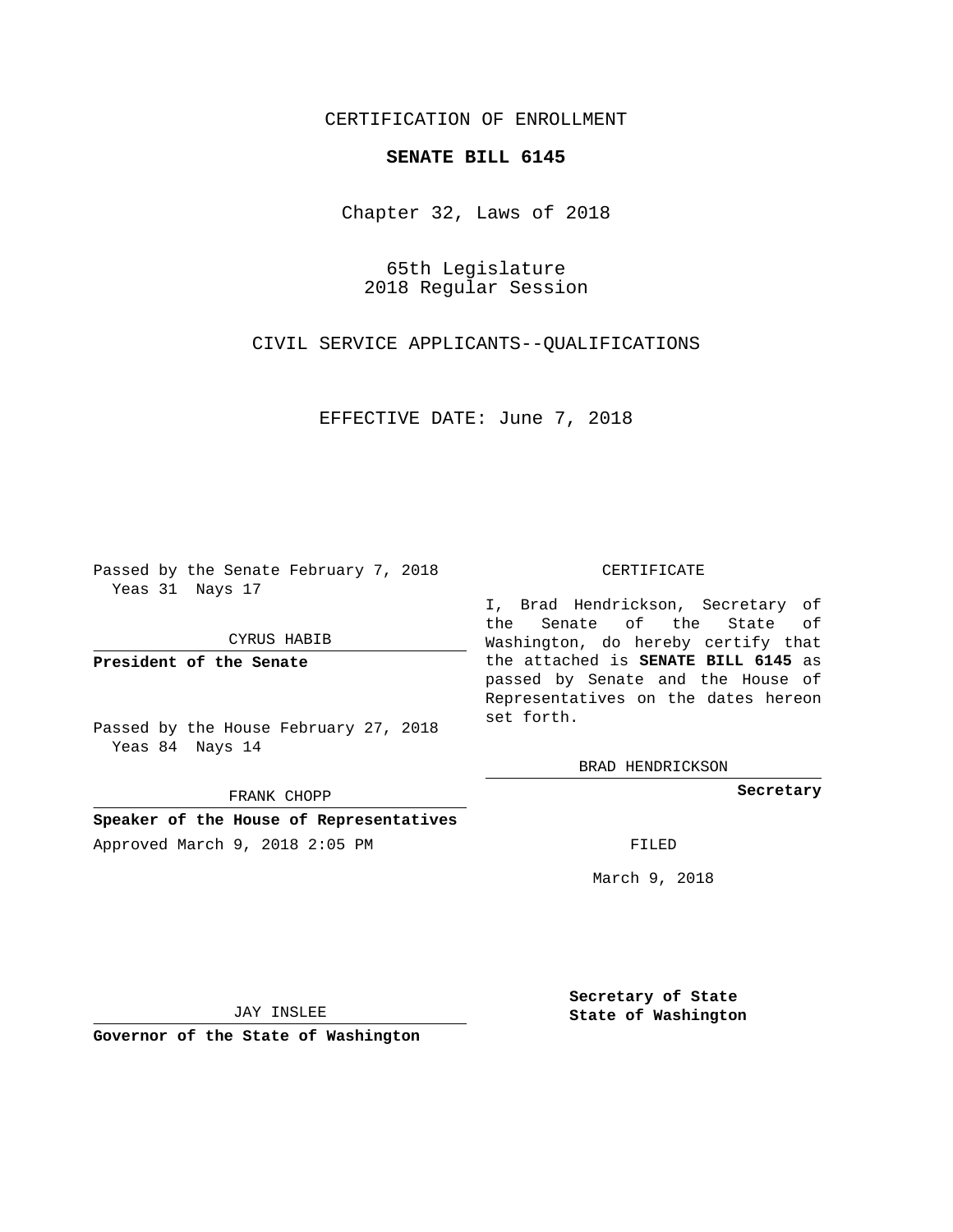## **SENATE BILL 6145**

Passed Legislature - 2018 Regular Session

**State of Washington 65th Legislature 2018 Regular Session By** Senators Saldaña, Keiser, Dhingra, and Kuderer

Read first time 01/09/18. Referred to Committee on Law & Justice.

1 AN ACT Relating to civil service qualifications; amending RCW 2 41.08.070, 41.12.070, 41.14.100, 43.101.080, and 43.101.095; and 3 adding a new section to chapter 41.04 RCW.

4 BE IT ENACTED BY THE LEGISLATURE OF THE STATE OF WASHINGTON:

5 **Sec. 1.** RCW 41.08.070 and 1972 ex.s. c 37 s 2 are each amended to read as follows:6

7 An applicant for a position of any kind under civil service under 8 the provisions of this chapter, must be a citizen of the United 9 States of America or a lawful permanent resident who can read and 10 write the English language.

 An applicant for a position of any kind under civil service must be of an age suitable for the position applied for, in ordinary good health, of good moral character and of temperate and industrious habits; these facts to be ascertained in such manner as the 15 commission may deem advisable.

16 **Sec. 2.** RCW 41.12.070 and 1972 ex.s. c 37 s 3 are each amended 17 to read as follows:

18 An applicant for a position of any kind under civil service <u>under</u> 19 the provisions of this chapter, must be a citizen of the United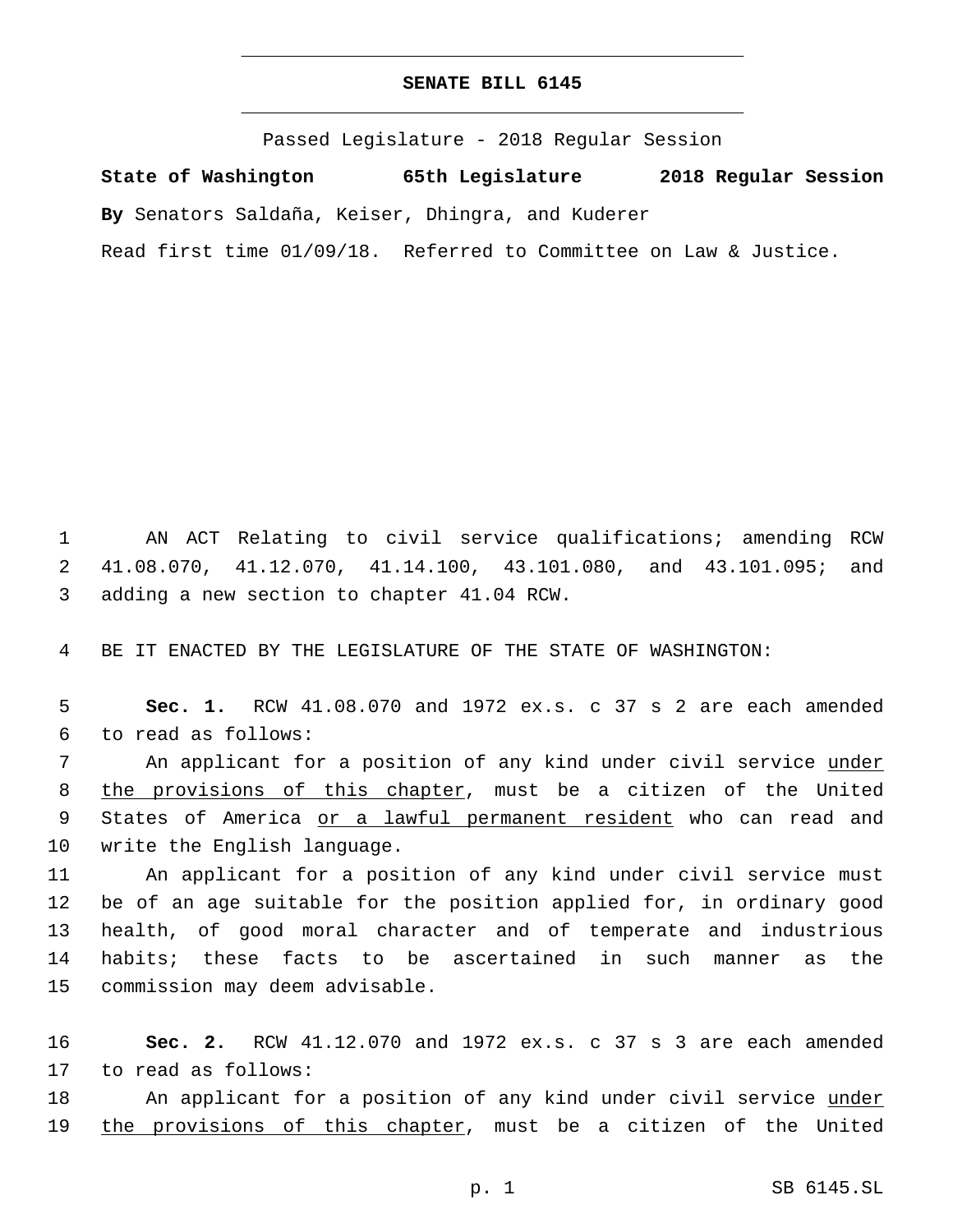States of America or a lawful permanent resident who can read and 2 write the English language.

 An applicant for a position of any kind under civil service must be of an age suitable for the position applied for, in ordinary good health, of good moral character and of temperate and industrious habits; these facts to be ascertained in such manner as the 7 commission may deem advisable.

 An application for a position with a law enforcement agency may be rejected if the law enforcement agency deems that it does not have the resources to conduct the background investigation required pursuant to chapter 43.101 RCW. Resources means materials, funding, and staff time. Nothing in this section impairs an applicant's rights under state antidiscrimination laws.

 **Sec. 3.** RCW 41.14.100 and 1963 c 95 s 3 are each amended to read 15 as follows:

16 An applicant for a position of any kind under civil service under the provisions of this chapter, must be a citizen of the United 18 States or a lawful permanent resident who can read and write the 19 English language.

 An application for a position with a law enforcement agency may be rejected if the law enforcement agency deems that it does not have 22 the resources to conduct the background investigation required pursuant to chapter 43.101 RCW. Resources means materials, funding, 24 and staff time. Nothing in this section impairs an applicant's rights under state antidiscrimination laws.

 **Sec. 4.** RCW 43.101.080 and 2015 c 225 s 90 are each amended to 27 read as follows:

The commission shall have all of the following powers:

29 (1) To meet at such times and places as it may deem proper;

(2) To adopt any rules and regulations as it may deem necessary;

 (3) To contract for services as it deems necessary in order to 32 carry out its duties and responsibilities;

 (4) To cooperate with and secure the cooperation of any department, agency, or instrumentality in state, county, and city government, and other commissions affected by or concerned with the 36 business of the commission;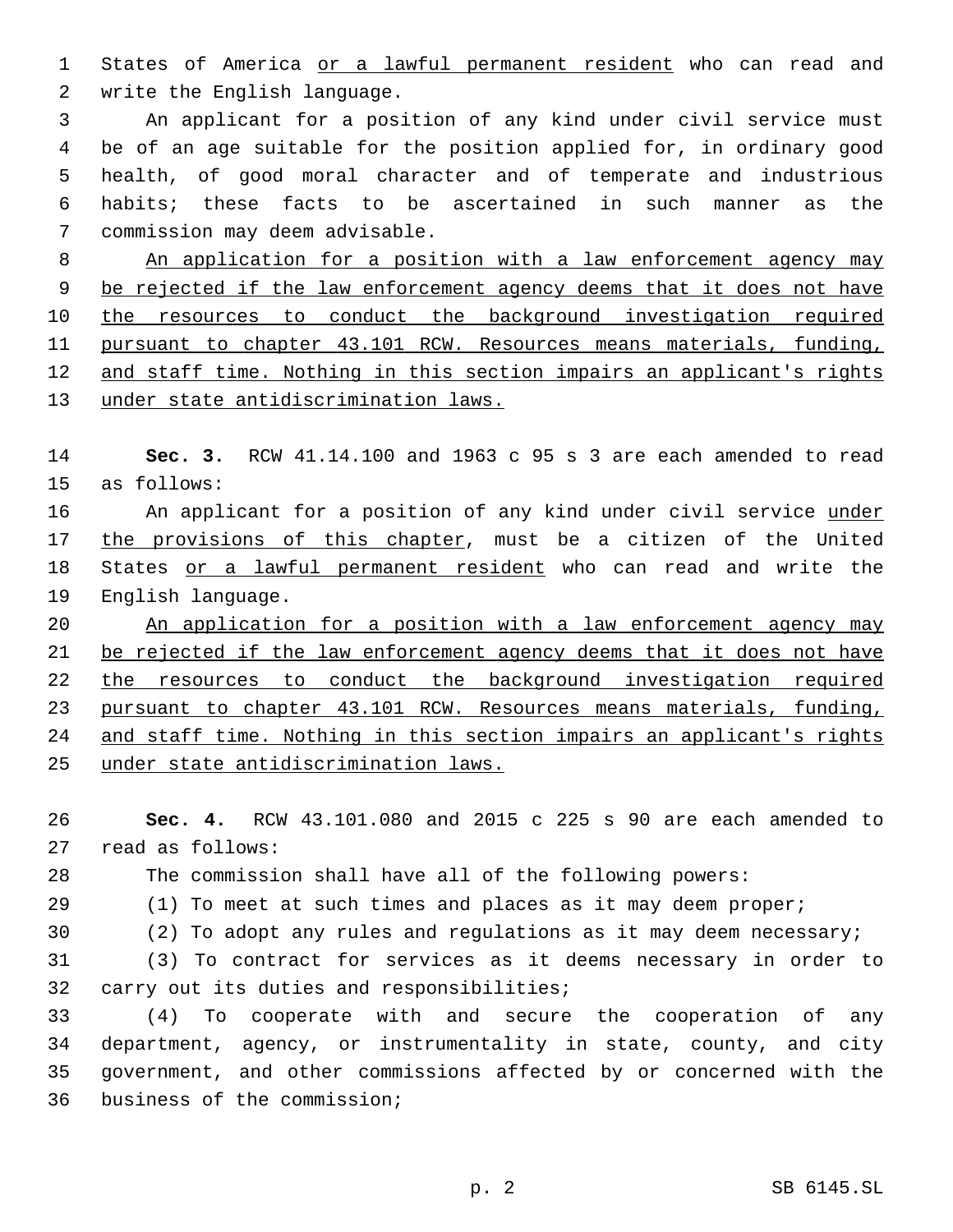(5) To do any and all things necessary or convenient to enable it fully and adequately to perform its duties and to exercise the power 3 granted to it;

 (6) To select and employ an executive director, and to empower him or her to perform such duties and responsibilities as it may deem 6 necessary;

 (7) To assume legal, fiscal, and program responsibility for all 8 training conducted by the commission;

 (8) To establish, by rule and regulation, standards for the training of criminal justice personnel where such standards are not 11 prescribed by statute;

 (9) To own, establish, and operate, or to contract with other qualified institutions or organizations for the operation of, training and education programs for criminal justice personnel and to purchase, lease, or otherwise acquire, subject to the approval of the department of enterprise services, a training facility or facilities 17 necessary to the conducting of such programs;

 (10) To establish, by rule and regulation, minimum curriculum standards for all training programs conducted for employed criminal 20 justice personnel;

 (11) To review and approve or reject standards for instructors of training programs for criminal justice personnel, and to employ personnel on a temporary basis as instructors without any loss of 24 employee benefits to those instructors;

25 (12) To direct the development of alternative, ((innovate 26 [innovative])) innovative, and interdisciplinary training techniques;

 (13) To review and approve or reject training programs conducted for criminal justice personnel and rules establishing and prescribing minimum training and education standards recommended by the training 30 standards and education boards;

 (14) To allocate financial resources among training and education 32 programs conducted by the commission;

 (15) To allocate training facility space among training and 34 education programs conducted by the commission;

 (16) To issue diplomas certifying satisfactory completion of any training or education program conducted or approved by the commission 37 to any person so completing such a program;

 (17) To provide for the employment of such personnel as may be practical to serve as temporary replacements for any person engaged in a basic training program as defined by the commission;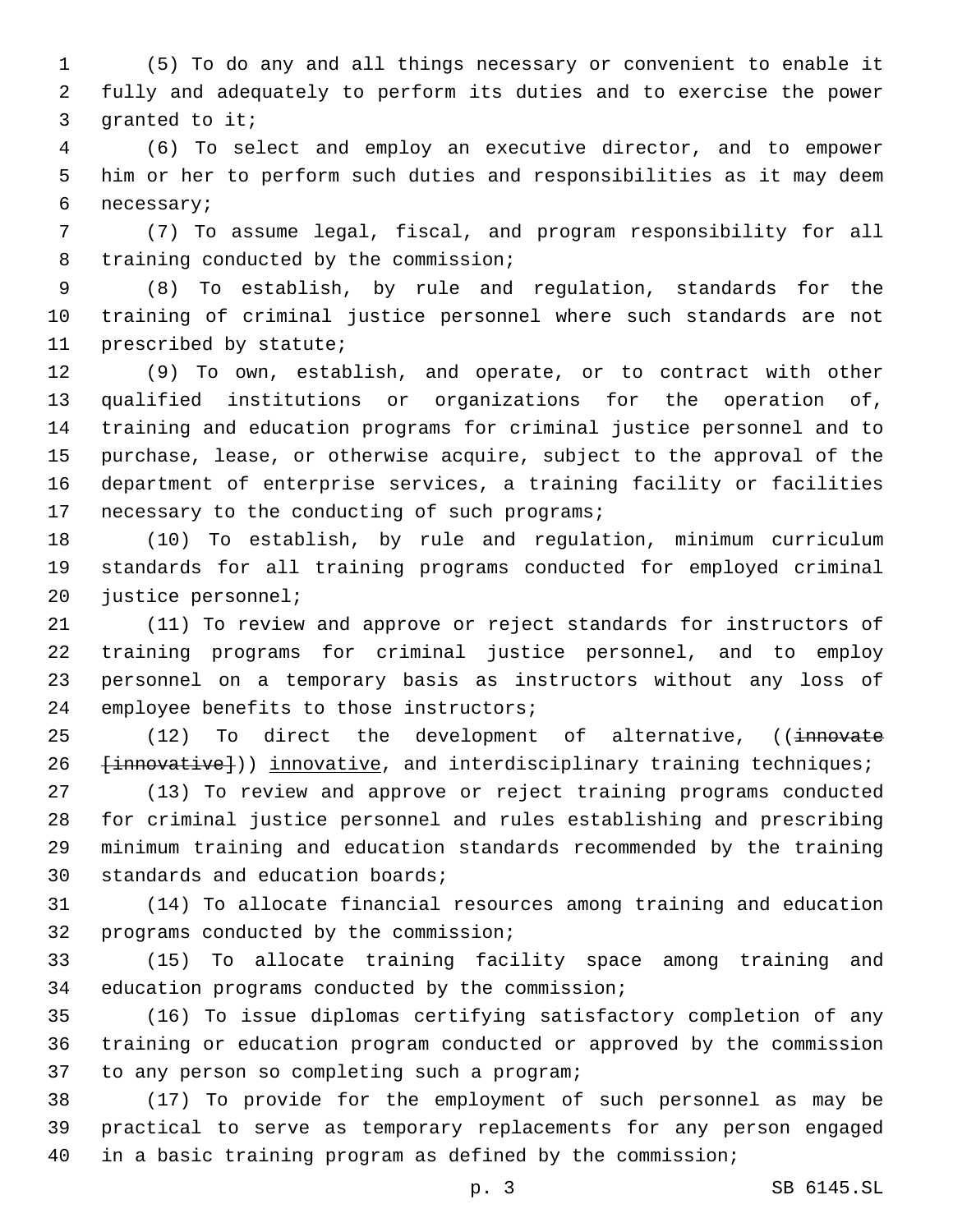(18) To establish rules and regulations recommended by the training standards and education boards prescribing minimum standards relating to physical, mental and moral fitness which shall govern the recruitment of criminal justice personnel where such standards are not prescribed by statute or constitutional provision;

 (19) To require county, city, or state law enforcement agencies that make a conditional offer of employment to an applicant as a fully commissioned peace officer or a reserve officer to administer a background investigation including a check of criminal history, verification of immigrant or citizenship status as either a citizen of the United States of America or a lawful permanent resident, a psychological examination, and a polygraph test or similar assessment to each applicant, the results of which shall be used by the employer to determine the applicant's suitability for employment as a fully commissioned peace officer or a reserve officer. The background investigation, psychological examination, and the polygraph examination shall be administered in accordance with the requirements of RCW 43.101.095(2). The employing county, city, or state law enforcement agency may require that each peace officer or reserve officer who is required to take a psychological examination and a polygraph or similar test pay a portion of the testing fee based on the actual cost of the test or four hundred dollars, whichever is less. County, city, and state law enforcement agencies may establish a payment plan if they determine that the peace officer or reserve officer does not readily have the means to pay for his or her portion 26 of the testing fee;

 (20) To promote positive relationships between law enforcement and the citizens of the state of Washington by allowing commissioners and staff to participate in the "chief for a day program." The executive director shall designate staff who may participate. In furtherance of this purpose, the commission may accept grants of funds and gifts and may use its public facilities for such purpose. At all times, the participation of commissioners and staff shall comply with chapter 42.52 RCW and chapter 292-110 WAC.

 All rules and regulations adopted by the commission shall be adopted and administered pursuant to the administrative procedure act, chapter 34.05 RCW, and the open public meetings act, chapter 38 42.30 RCW.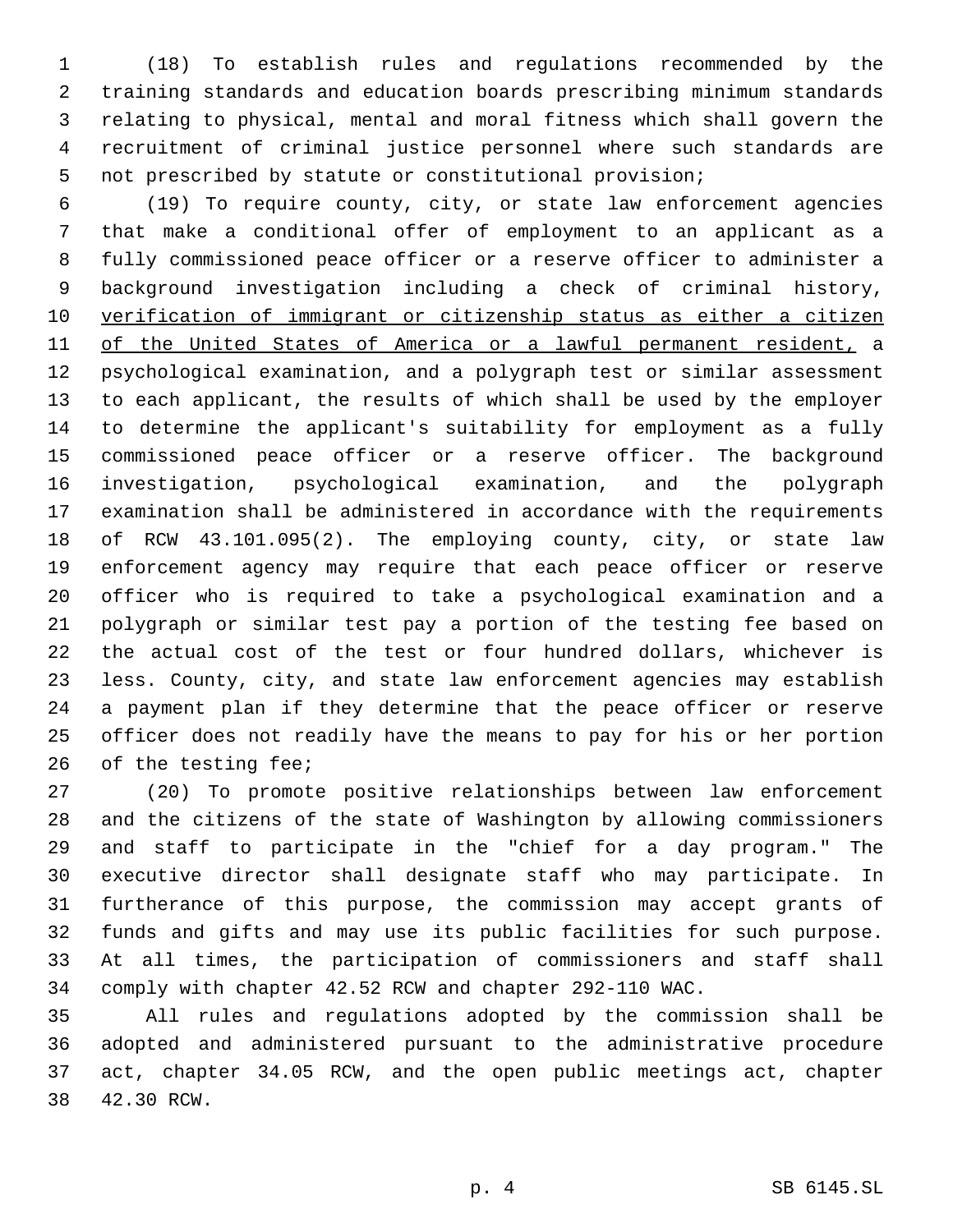**Sec. 5.** RCW 43.101.095 and 2011 c 234 s 2 are each amended to 2 read as follows:

 (1) As a condition of continuing employment as peace officers, all Washington peace officers: (a) Shall timely obtain certification as peace officers, or timely obtain certification or exemption therefrom, by meeting all requirements of RCW 43.101.200, as that section is administered under the rules of the commission, as well by meeting any additional requirements under this chapter; and (b) shall maintain the basic certification as peace officers under this 10 chapter.

 (2)(a) As a condition of continuing employment for any applicant who has been offered a conditional offer of employment as a fully commissioned peace officer or a reserve officer after July 24, 2005, including any person whose certification has lapsed as a result of a break of more than twenty-four consecutive months in the officer's service as a fully commissioned peace officer or reserve officer, the applicant shall submit to a background investigation including a check of criminal history, verification of immigrant or citizenship status as either a citizen of the United States of America or a lawful permanent resident, a psychological examination, and a polygraph or similar assessment as administered by the county, city, or state law enforcement agency, the results of which shall be used to determine the applicant's suitability for employment as a fully 24 commissioned peace officer or a reserve officer.

 (i) The background investigation including a check of criminal history shall be administered by the county, city, or state law enforcement agency that made the conditional offer of employment in compliance with standards established in the rules of the commission.

 (ii) The psychological examination shall be administered by a psychiatrist licensed in the state of Washington pursuant to chapter 18.71 RCW or a psychologist licensed in the state of Washington pursuant to chapter 18.83 RCW, in compliance with standards 33 established in rules of the commission.

 (iii) The polygraph test shall be administered by an experienced polygrapher who is a graduate of a polygraph school accredited by the American polygraph association and in compliance with standards 37 established in rules of the commission.

 (iv) Any other test or assessment to be administered as part of the background investigation shall be administered in compliance with 40 standards established in rules of the commission.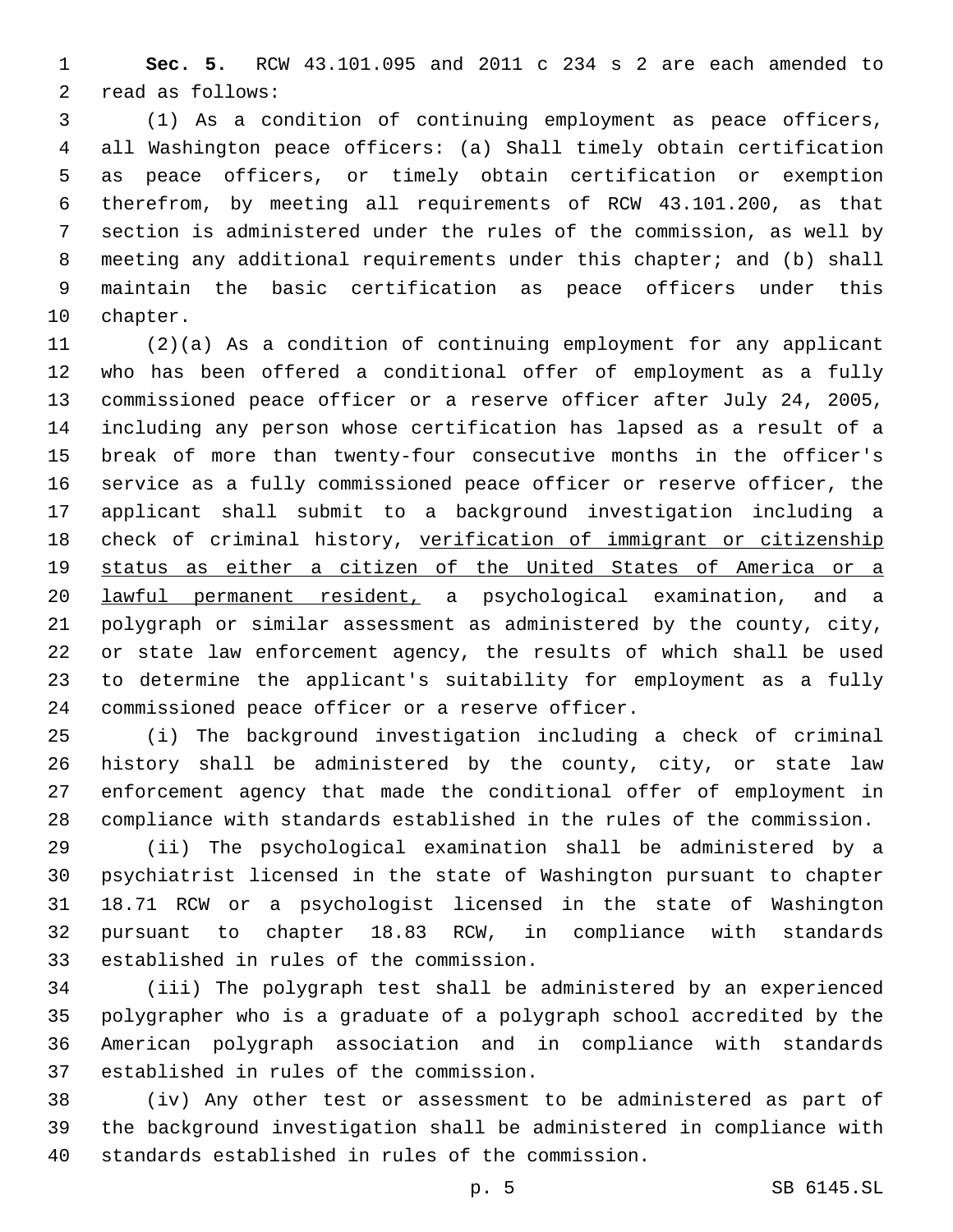(b) The employing county, city, or state law enforcement agency may require that each peace officer or reserve officer who is required to take a psychological examination and a polygraph or similar test pay a portion of the testing fee based on the actual cost of the test or four hundred dollars, whichever is less. County, city, and state law enforcement agencies may establish a payment plan if they determine that the peace officer or reserve officer does not readily have the means to pay for his or her portion of the testing 9 fee.

 (3) The commission shall certify peace officers who have satisfied, or have been exempted by statute or by rule from, the basic training requirements of RCW 43.101.200 on or before January 1, 2002. Thereafter, the commission may revoke certification pursuant to 14 this chapter.

 (4) The commission shall allow a peace officer to retain status as a certified peace officer as long as the officer: (a) Timely meets the basic law enforcement training requirements, or is exempted therefrom, in whole or in part, under RCW 43.101.200 or under rule of the commission; (b) meets or is exempted from any other requirements under this chapter as administered under the rules adopted by the commission; (c) is not denied certification by the commission under this chapter; and (d) has not had certification revoked by the 23 commission.

 (5) As a prerequisite to certification, as well as a prerequisite to pursuit of a hearing under RCW 43.101.155, a peace officer must, on a form devised or adopted by the commission, authorize the release to the commission of his or her personnel files, termination papers, criminal investigation files, or other files, papers, or information that are directly related to a certification matter or 30 decertification matter before the commission.

 (6) The commission is authorized to receive criminal history record information that includes nonconviction data for any purpose associated with employment by the commission or peace officer certification under this chapter. Dissemination or use of nonconviction data for purposes other than that authorized in this 36 section is prohibited.

 (7) For a national criminal history records check, the commission shall require fingerprints be submitted and searched through the Washington state patrol identification and criminal history section.